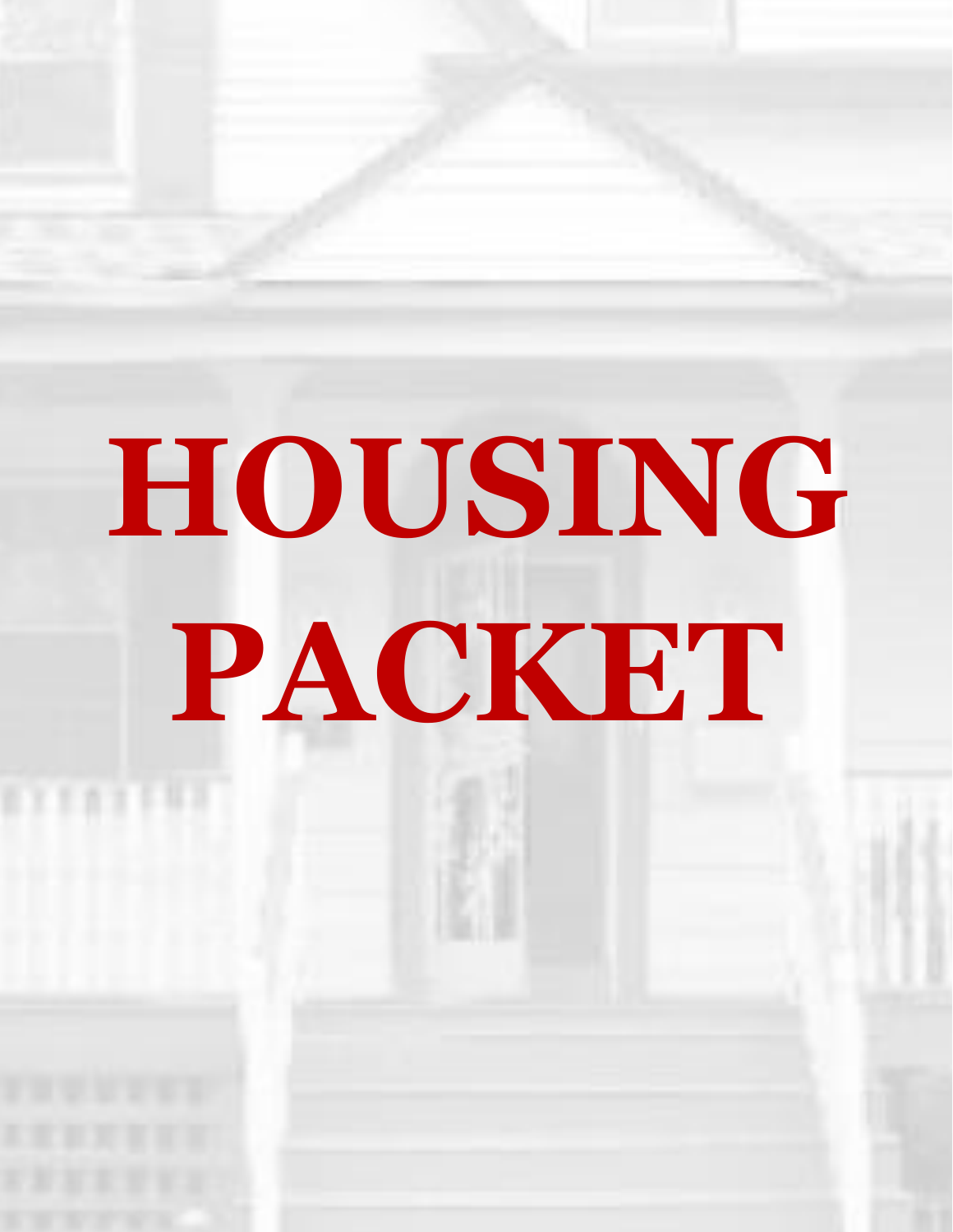#### **CONTENTS**

| <b>Return Cover Page</b>          |          |
|-----------------------------------|----------|
| <b>Resident Profile</b>           | $\bf{2}$ |
| <b>Room &amp; Board Agreement</b> | 5        |
| <b>Occupancy Agreement</b>        | 6        |
| <b>Tenants' Rights</b>            | 7        |
| <b>House Rules</b>                | 8        |
| <b>Household Chores Agreement</b> | 9        |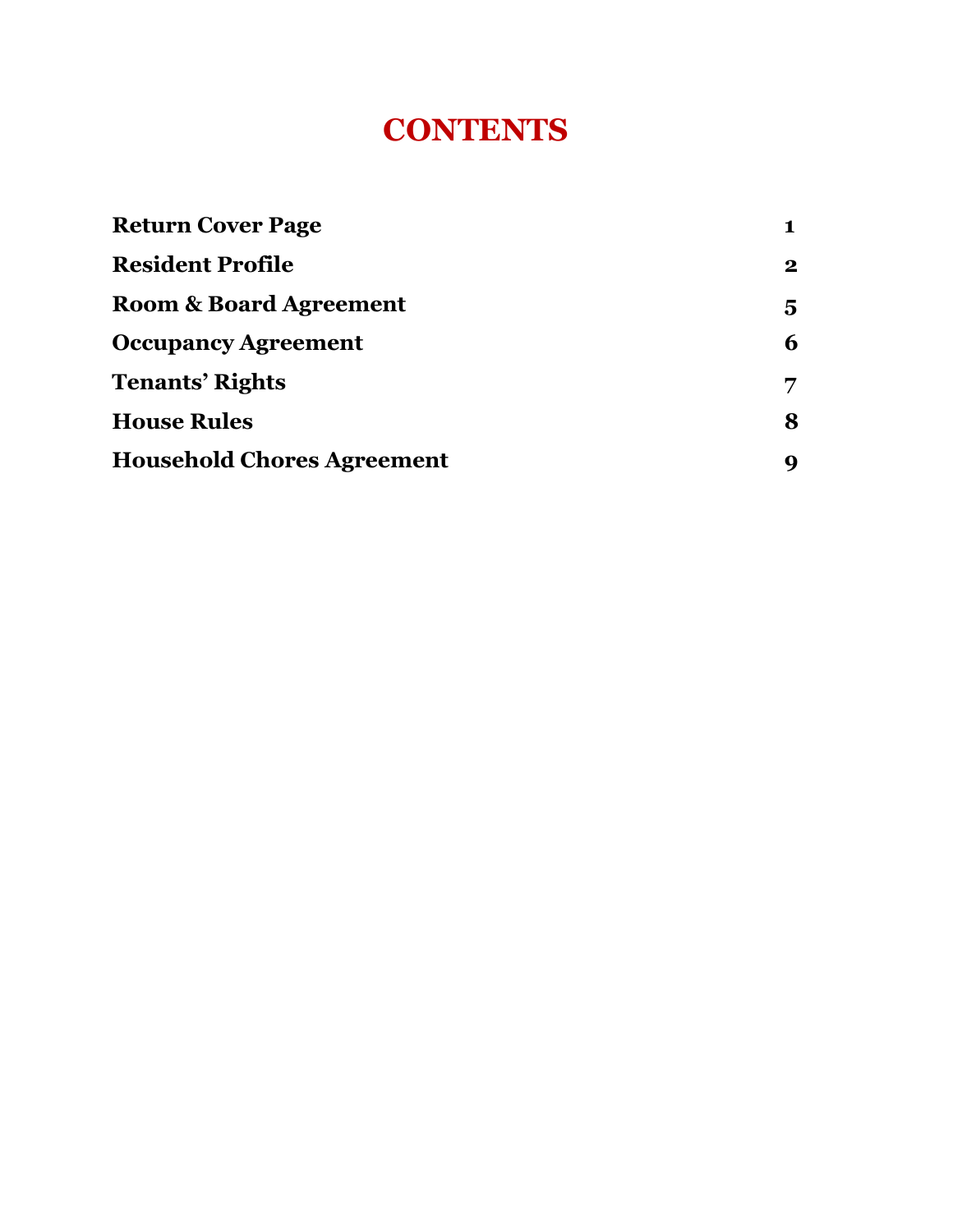

**Please use this form as a cover sheet for a facsimile or email scan.**

| <b>Applicant/Tenant Name</b>          |              | <b>Date</b> |
|---------------------------------------|--------------|-------------|
| <b>Agent of Applicant/Tenant Name</b> | <b>Title</b> | <b>Date</b> |
| <b>Referring Agency</b>               |              |             |
| <b>Address</b>                        |              |             |
| <b>Phone</b>                          | <b>Email</b> | <b>Fax</b>  |

**To the preparer of this application: Please attach a photo (headshot) of the client below.**

**Please ALSO enclose copies of client's: Photo ID**

**Social Security Card**

**Social Security Award Letter**

**Medical ID**



114 South Arlington Avenue East Orange, NJ 07018 **Phone:** (973) 395-4348



**Fax:** (908) 325-1332 **Email:** [joisangales@gmail.com](mailto:joisangales@gmail.com) **Web:** www. joisangels.com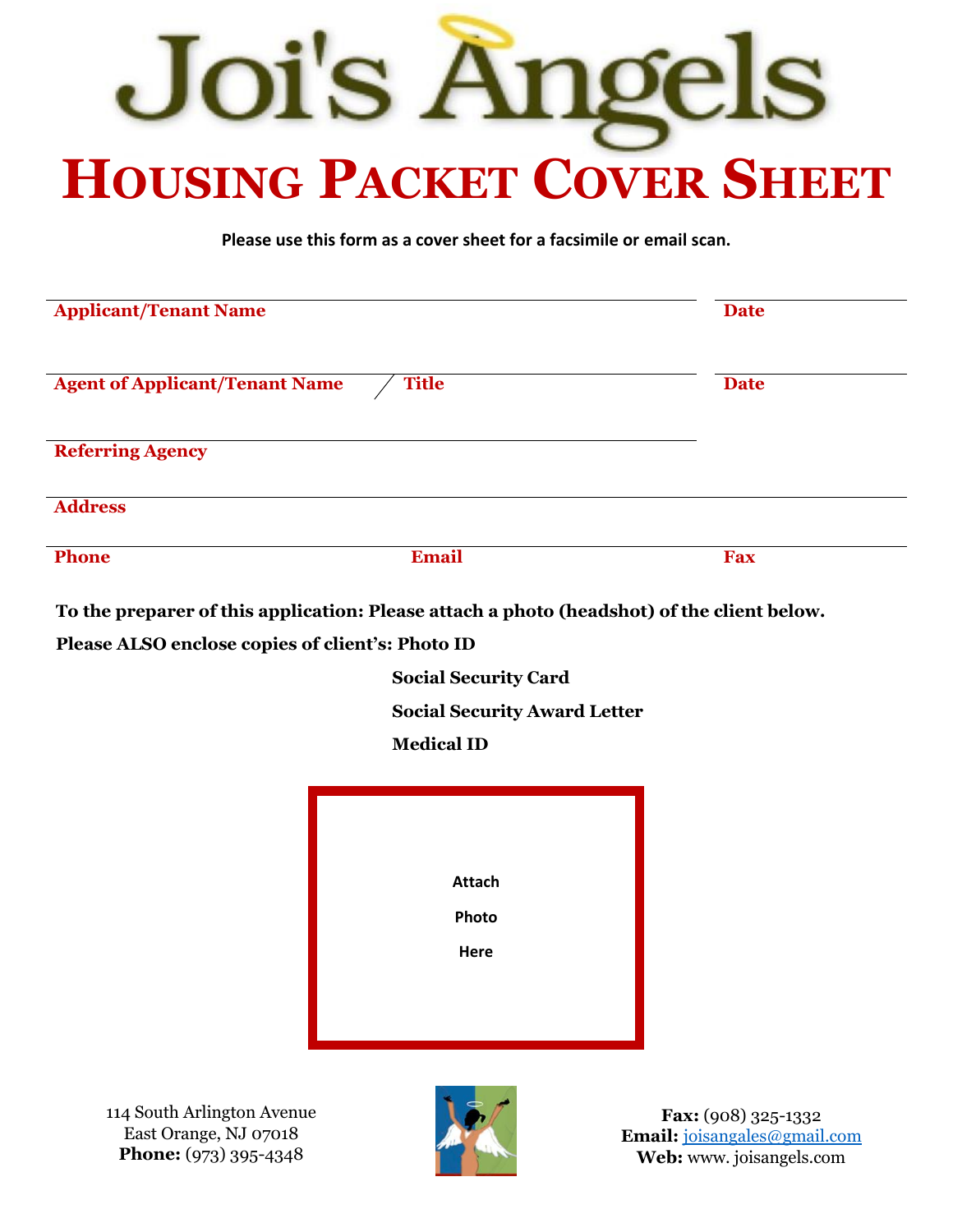

#### **RESIDENT PROFILE FORM**

|                                                     | <b>Attach</b><br>Photo<br>Here | $ROOM H$ <sub>______</sub><br>Date of Occupancy__________                      |                      |                    |     |
|-----------------------------------------------------|--------------------------------|--------------------------------------------------------------------------------|----------------------|--------------------|-----|
| <b>DATE</b>                                         |                                |                                                                                |                      |                    |     |
| <b>CLIENT NAME</b>                                  |                                |                                                                                | <b>DATE OF BIRTH</b> |                    |     |
| (First)                                             |                                | (Last)                                                                         |                      | (Month, Day, Year) |     |
| <b>SOCIAL SECURITY #</b>                            |                                |                                                                                | <b>SS CLAIM #</b>    |                    |     |
| <b>MEDICARE/MEDICAID#</b>                           |                                |                                                                                | PAA#                 | VA#                |     |
| <b>GROSS MONTHLY INCOME \$</b>                      |                                |                                                                                |                      |                    |     |
| <b>PLEASE CHECK ALL</b><br><b>SOURCES OF INCOME</b> |                                | Employment Wages $\Box$ Self-Employment Wages $\Box$ TANF $\Box$ FSP $\Box$    |                      |                    | SSI |
| <b>MEDICATIONS &amp; DOSAGES</b><br>(List All)      |                                | Social Security $\Box$ SSDI $\Box$ Medicaid $\Box$ Welfare $\Box$ Other $\Box$ |                      |                    |     |
| <b>PRESCRIBING PHYSICIAN</b>                        |                                |                                                                                |                      |                    |     |
|                                                     | (Name)                         | (Address)                                                                      |                      | (Phone)            |     |
| <b>PHARMACY</b>                                     |                                |                                                                                |                      |                    |     |
|                                                     | (Name)                         | (Address)                                                                      |                      | (Phone)            |     |
| <b>BODY</b>                                         | HEIGHT_______ WEIGHT_______    | EYE COLOR_____                                                                 |                      |                    |     |
|                                                     | <b>SCARS/MARKS/TATTOOS</b>     |                                                                                |                      |                    |     |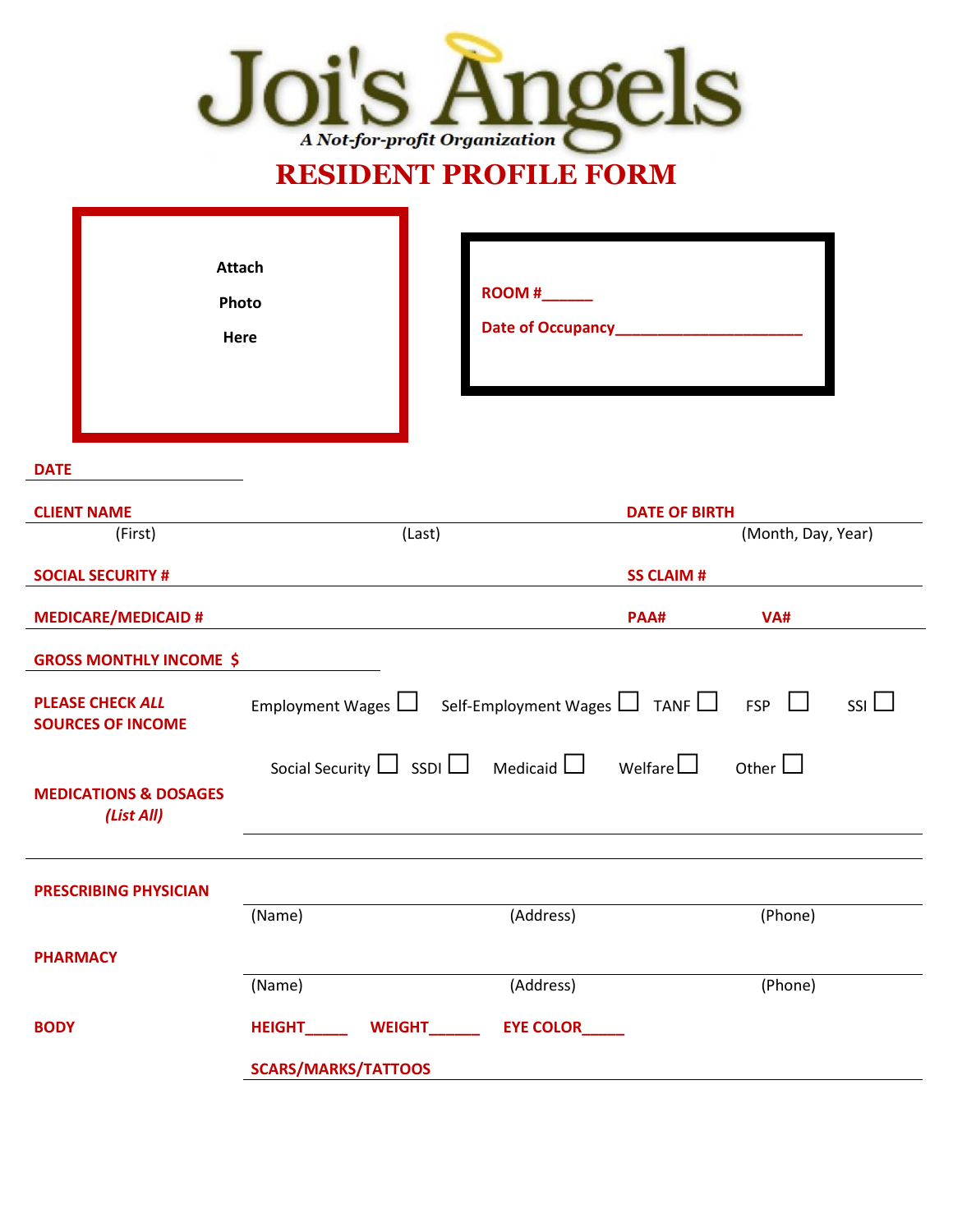| <b>DIETARY RESTRICTIONS</b><br>(Check all that apply)              | Diabetic $\Box$  | Blood Pressure $\Box$ Lactose Intolerant $\Box$ Other $\Box$ |                                  |                               |  |
|--------------------------------------------------------------------|------------------|--------------------------------------------------------------|----------------------------------|-------------------------------|--|
|                                                                    | Allergies $\Box$ | (List Allergies)                                             |                                  |                               |  |
| <b>TREATMENTS, THERAPIES,</b><br><b>DISABILITIES</b><br>(List All) |                  |                                                              |                                  |                               |  |
| <b>MOBILITY AID</b>                                                | Cane $\Box$      | Walker $\Box$<br>Wheelchair $\Box$<br>Prosthesis             |                                  | Other $\Box$                  |  |
| <b>PRIMARY CARE PHYSICIAN</b>                                      | (Name)           | (Address)                                                    |                                  | (Phone)                       |  |
| <b>EMERGENCY CONTACT #1</b>                                        |                  |                                                              |                                  |                               |  |
| <b>Relation to you:</b>                                            | (Name)           | (Address)                                                    |                                  | (Phone)                       |  |
| <b>EMERGENCY CONTACT #2</b>                                        |                  |                                                              |                                  |                               |  |
| <b>Relation to you:</b>                                            | (Name)           | (Address)                                                    |                                  | (Phone)                       |  |
| <b>PREVIOUS ADDRESS</b>                                            |                  |                                                              |                                  |                               |  |
|                                                                    | (Street)         | (City)                                                       | (State)                          | (Zip)                         |  |
| <b>REFERRAL SOURCE</b>                                             |                  |                                                              |                                  |                               |  |
| (Organization/Agency)                                              |                  | (Address)                                                    |                                  | (Phone)                       |  |
| <b>ETHNICITY</b>                                                   | African American | Asian $\Box$<br>Caucasian I                                  |                                  | Latin American/Hispanic L     |  |
|                                                                    | Indian $\Box$    | Other $\Box$<br>Native American L                            |                                  | I prefer not to answer $\Box$ |  |
| <b>RELIGION</b>                                                    |                  |                                                              |                                  |                               |  |
| <b>MARITAL STATUS</b>                                              | Single $\Box$    | Widowed L<br>Married $\Box$                                  | Divorced $\Box$ Separated $\Box$ |                               |  |
| <b>SPOUSE</b>                                                      |                  |                                                              |                                  |                               |  |
| (Name)                                                             |                  | (Address)                                                    |                                  | (Phone)                       |  |
| <b>ISSUES/CONCERNS</b>                                             |                  |                                                              |                                  |                               |  |
| <b>DATE OF DISCHARGE</b>                                           |                  |                                                              |                                  |                               |  |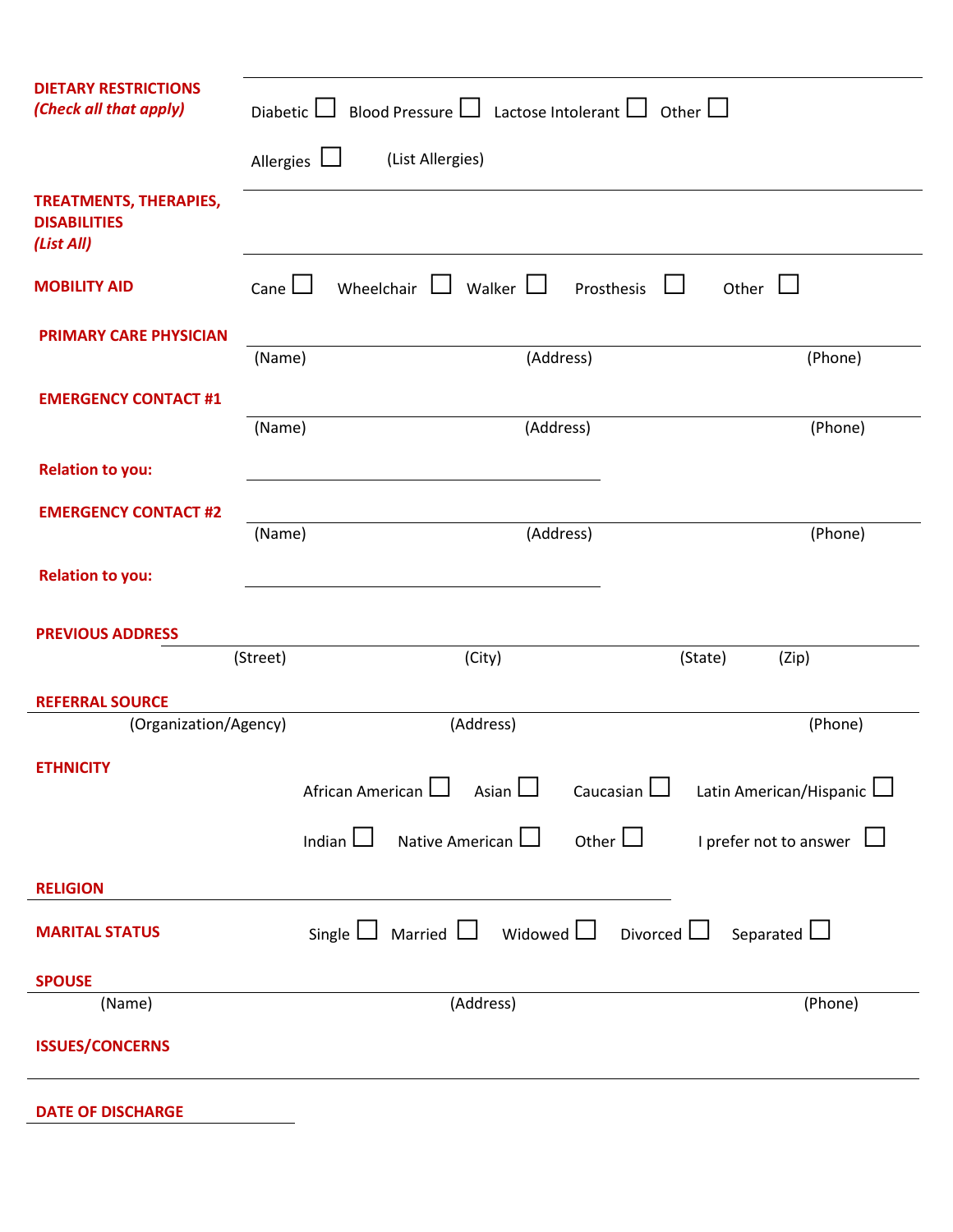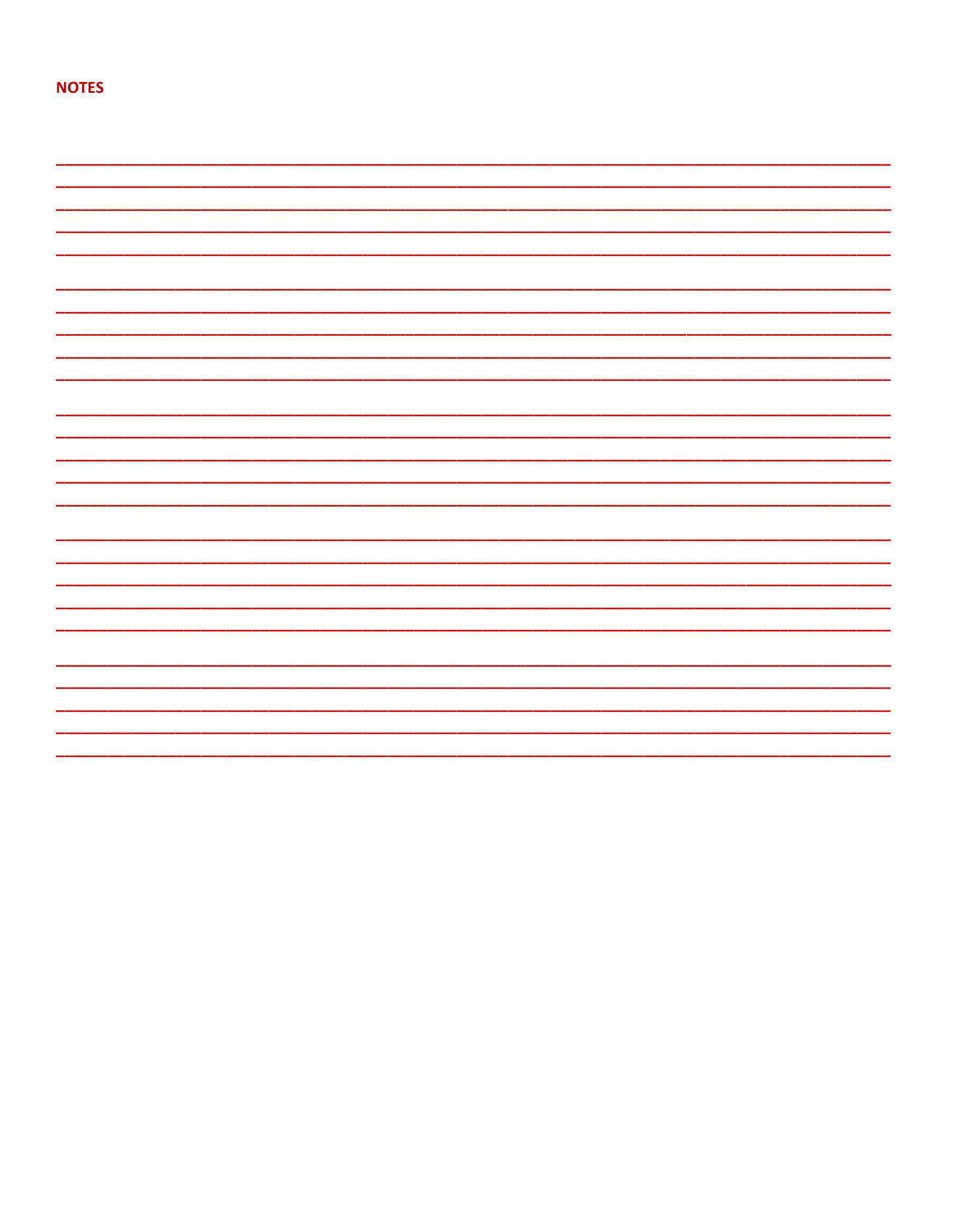

I understand that Joi's Angels is a faith based, non-profit organization dedicated to housing and social restructuring centered in spiritual regeneration of persons in need of assistance. I understand that while ability to pay for service is not a criterion for admission to Joi's Angels, persons admitted for housing shall be required to pay room and board when receiving outside income such as social security, military or other types of benefits. I understand that the room and board fee shall be established at \$\_\_\_\_\_\_\_but shall not exceed the cost of room and board as determined annually by an approved formula. Room and board is payable monthly, due by the 5th of each month.

Your established amount for room and board as of today's date is \$\_\_\_\_\_\_\_\_\_\_per month.

*I understand I must abide by all rules of the house and that by paying room and board I do not have any additional privileges. I must remain alcohol- and drug-free. If I break any of the abovementioned rules, I could be asked to leave in 24 hours to 7 days.*

| <b>Applicant/Tenant Signature</b>                                       | <b>Print Name</b> |              | <b>Date</b> |
|-------------------------------------------------------------------------|-------------------|--------------|-------------|
| <b>Agent of Applicant/Tenant</b><br><b>Signature</b><br>(if applicable) | <b>Print Name</b> | <b>Title</b> | <b>Date</b> |
| <b>Witness Signature</b>                                                | <b>Print Name</b> |              | <b>Date</b> |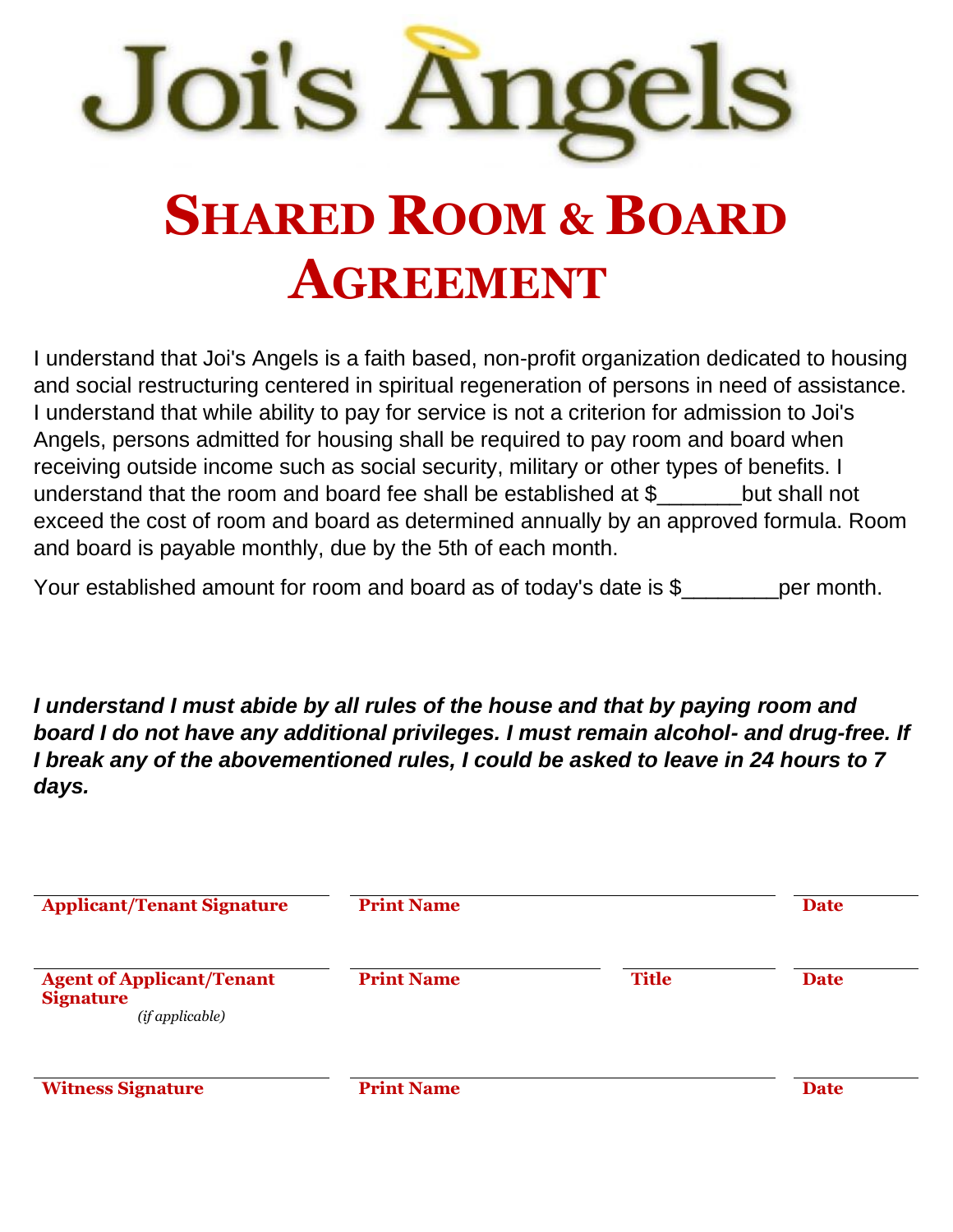

| Ι,                       | reside at 114 South                                                             |
|--------------------------|---------------------------------------------------------------------------------|
|                          | Arlington Avenue, East Orange, NJ 07018 Rooming/Boarding Home. I agree to       |
| $\mathsf{pay}$ \$        | per month for a shared room. I agree to give thirty (30) days                   |
|                          | notice before moving, and I agree to be on a sixty (60) day probationary period |
| from the date I move in. |                                                                                 |

**I also understand that I must comply with all house rules (attached).**

| <b>Move-in Date:</b><br><b>Renewal Date:</b> |
|----------------------------------------------|
|----------------------------------------------|

| <b>Applicant/Tenant</b><br><b>Signature</b>                                       | <b>Print Name</b> |              | <b>Date</b> |
|-----------------------------------------------------------------------------------|-------------------|--------------|-------------|
| <b>Agent of</b><br><b>Applicant/Tenant</b><br><b>Signature</b><br>(if applicable) | <b>Print Name</b> | <b>Title</b> | <b>Date</b> |
| <b>Witness Signature</b>                                                          | <b>Print Name</b> |              | <b>Date</b> |
| <b>Staff Signature</b>                                                            | <b>Print Name</b> | <b>Title</b> | <b>Date</b> |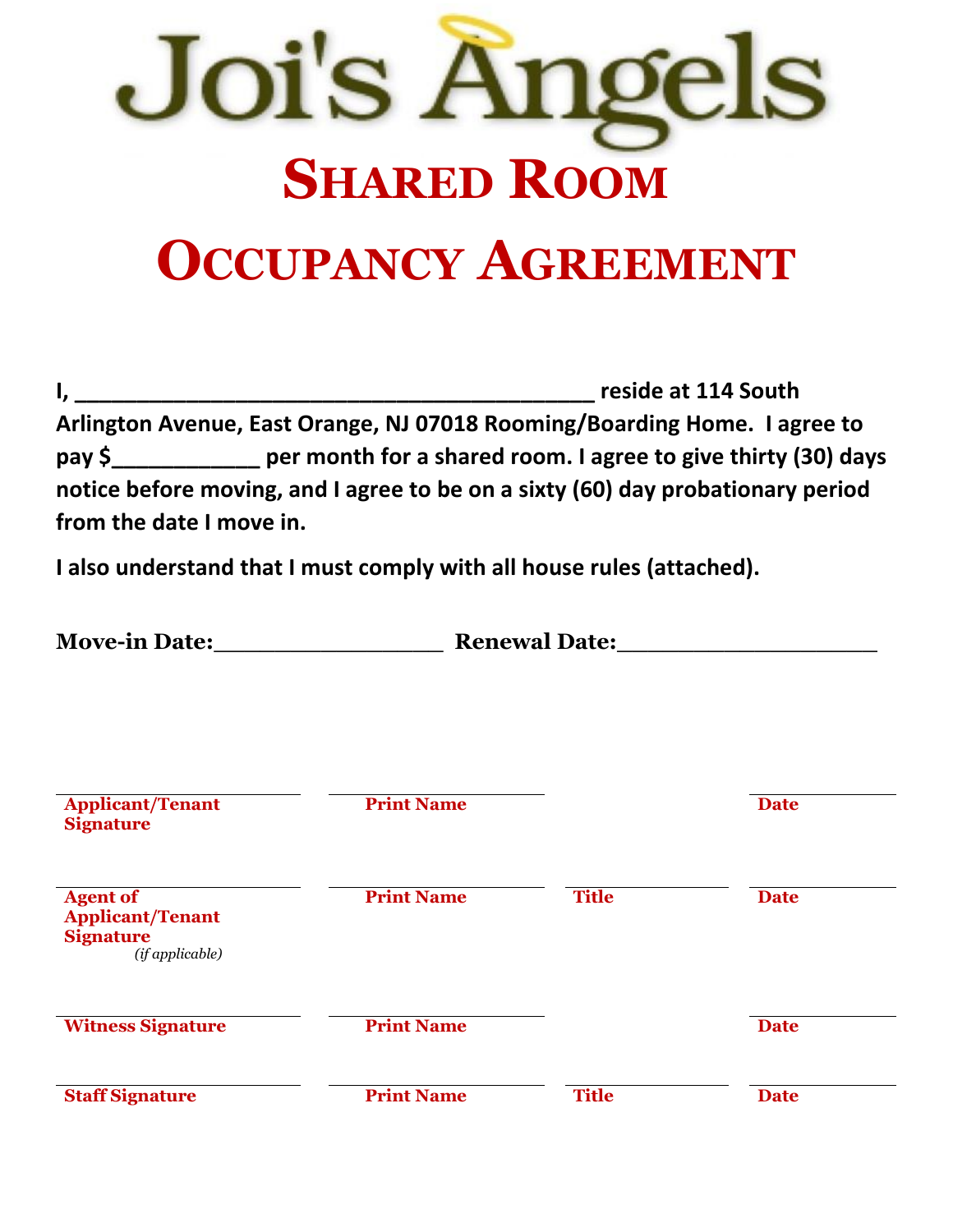#### **NOTICE OF RESIDENTS' RIGHTS NJSA - 55:13B-19**

Every resident of a boarding facility shall have the right:

- To managed his own financial affairs;
- To wear his own clothing;
- To determine his own dress, hair style, or other personal effects according to individual preference;
- To retain and use his personal property in his immediate living quarters, so as to maintain individuality and personal dignity, except where the boarding facility can demonstrate that such would be unsafe, impractical to do so, infringes upon the rights of others and that mere convenience is not the facility's motive to restrict this right;
- To receive and send unopened correspondence;
- To unaccompanied access to a telephone at a reasonable hour and to a private phone at the resident's expense;
- To privacy;
- To retain the services of his own personal physician at his own expense or under a health care plan and to confidentiality and privacy concerning his medical condition and treatment;
- To unrestricted communication, including personal visitation with any person of his choice, at any reasonable hour;
- To make contacts with the community and to achieve the highest level of independence, autonomy, and interaction with the community of which he is capable;
- To present grievances on behalf of himself or others to the operator, State governmental 'agencies or other persons without threat of reprisal in any form or manner whatsoever;
- To a safe and decent living environment and considerate and respectful care that recognizes the dignity and individuality of the resident;
- To refuse to perform services for the boarding facility, except as contracted for by the resident and the operator;
- To practice the religion of his or her choice, or to abstain from religious practice; and
- To not be deprived of any constitutional, civil or legal right solely by reason of residence in a boarding facility.

N.J. State Office of the Ombudsman for the Institutionalized Elderly 240 W. State Street P.O. Box 807 Trenton, N.J. 08625 **1-877-582-6996** 

I have received and read the notice of residents rights

\_\_\_\_\_\_\_\_\_\_\_\_\_\_\_\_\_\_\_\_\_\_\_\_\_\_\_\_\_\_\_\_\_\_\_\_ \_\_\_\_\_\_\_\_\_\_\_\_\_\_\_\_\_\_\_\_\_\_\_\_\_\_\_\_ Resident **Date of the Contract of the Contract of the Contract of the Contract of the Date** 

\_ \_\_\_\_\_\_\_\_\_\_\_\_\_\_\_\_\_\_\_\_\_\_\_\_\_\_\_\_\_\_\_\_\_\_\_ \_\_\_\_\_\_\_\_\_\_\_\_\_\_\_\_\_\_\_\_\_\_\_\_\_\_\_\_ Witness **Date**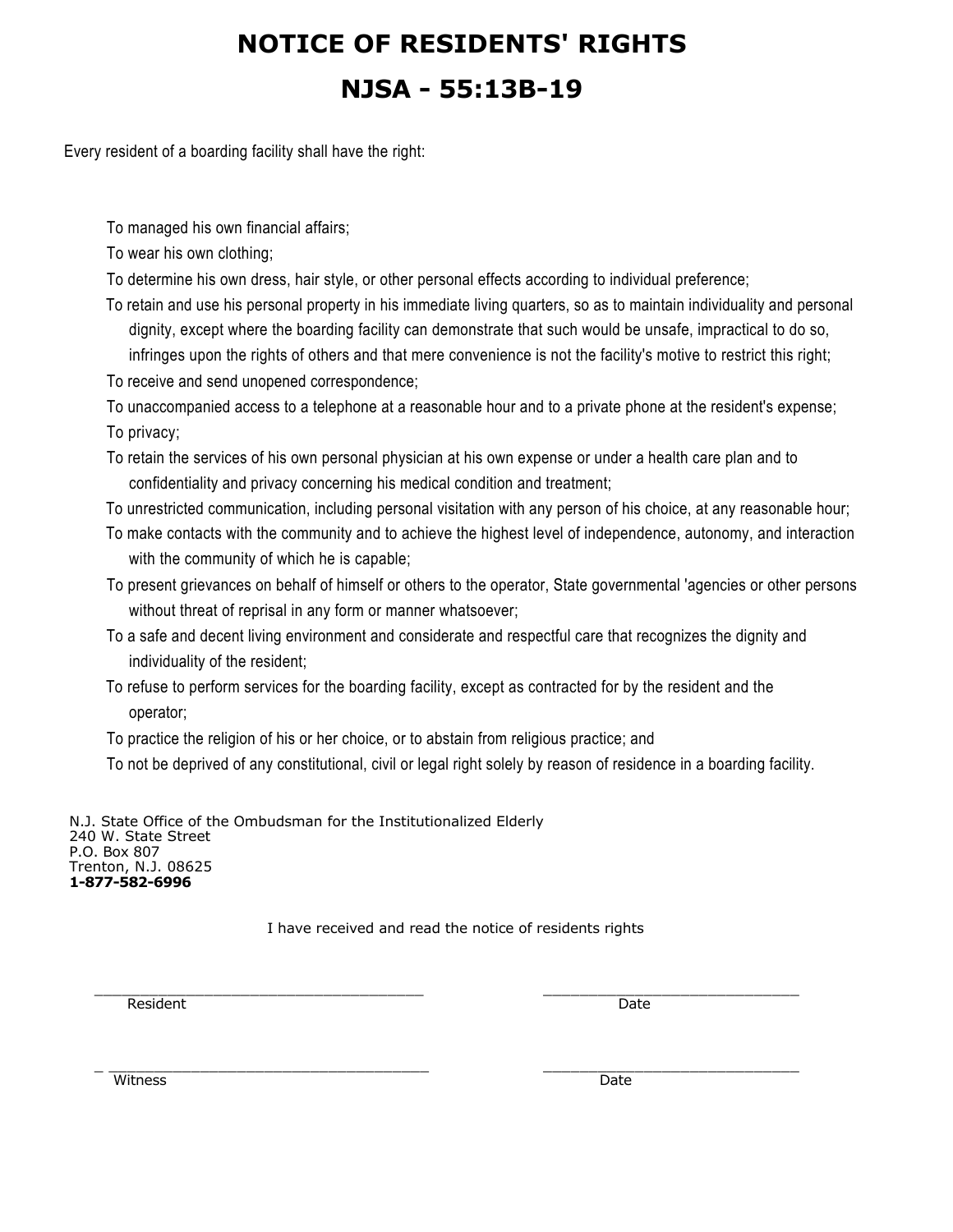# $\frac{1}{100}$ S  $\frac{1}{100}$

- ➢ **Respect yourself and others.**
- ➢ **Proper attire required.**
- ➢ **No arguing, profanity, confrontational behavior or fighting; if you cannot be kind, be silent.**
- ➢ **No smoking inside or in front of the house.**
- ➢ **No unauthorized visitors.**
- ➢ **No guests allowed on the second floor.**
- ➢ **The kitchen closes at 10:00pm (no exceptions).**
- ➢ **No loitering/hanging out in the front of the house.**
- ➢ **Resident curfew: 11:00pm (Mon-Thurs); 1:00am (Fri-Sun)**
- ➢ **Common area lights out: 11:00pm (Mon-Thurs);1:00am (Fri-Sun)**
- ➢ **Resident social activities restricted to first-floor community areas only.**
- ➢ **No fraternizing, consorting, or sexual behavior allowed on the property.**
- ➢ **Respect the privacy of others: No socializing in resident rooms.**
- ➢ **Character Quality mandatory meeting (Mon–Thurs)**
- ➢ **All residents must complete assigned household chores.**
- ➢ **Rooms must be kept clean: Weekly room inspections.**
- ➢ **Clothing and bedding must be washed weekly.**
- ➢ **No cooking or kitchen appliances allowed in rooms (hot plates, coffee makers, etc.)**
- ➢ **No physical altercations/touching another person.**

#### *BREAKING ANY OF THESE RULES IS GROUNDS FOR IMMEDIATE EVICTION.*

**I have read, understand, and agree to abide by these rules.**

| <b>Applicant/Tenant Signature</b> | <b>Print Name</b> | <b>Date</b> |
|-----------------------------------|-------------------|-------------|
| <b>Witness/Staff</b>              | <b>Print Name</b> | <b>Date</b> |